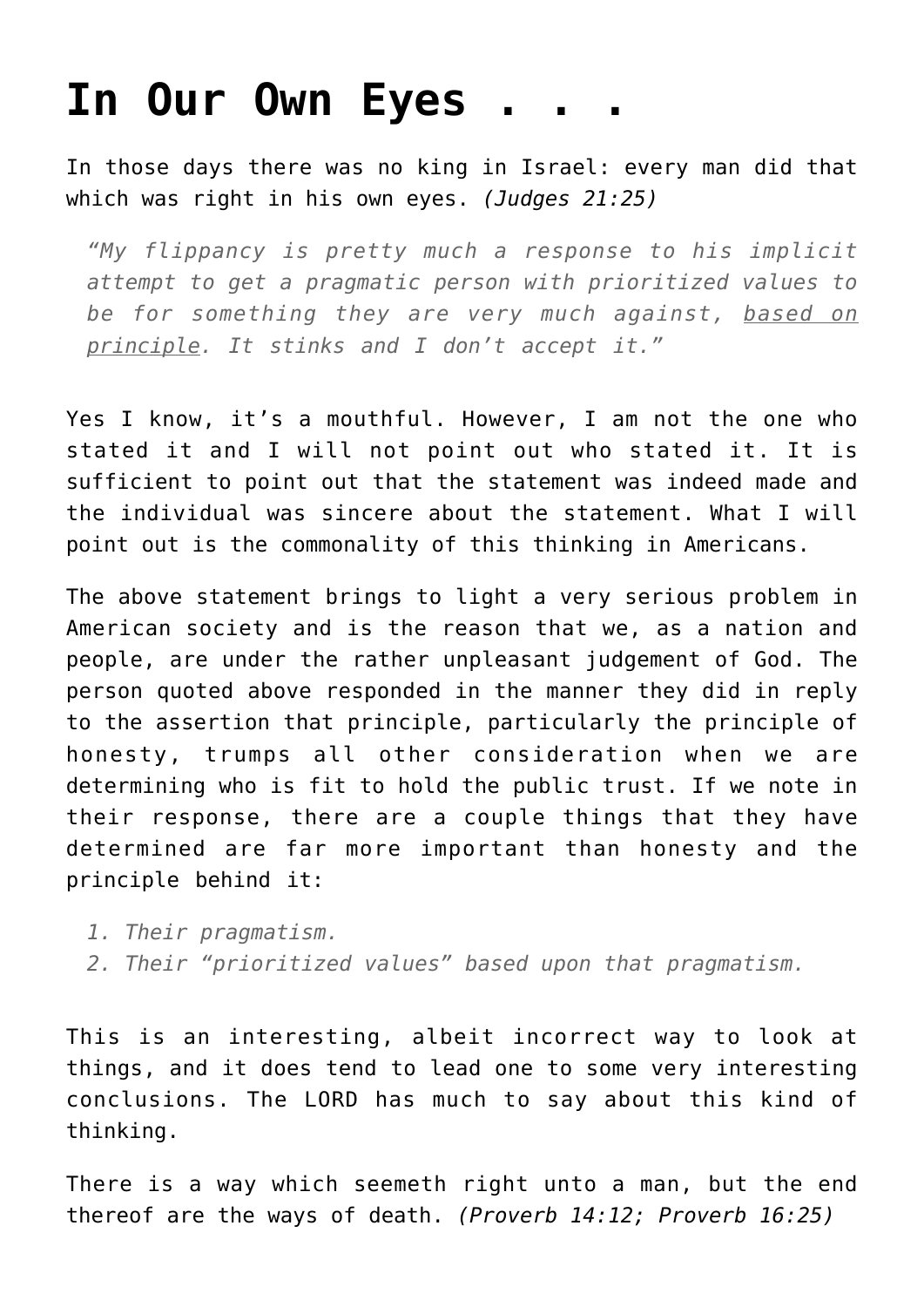The above verse from Scripture is given twice (hence the two references) and in principle is stated again in Proverbs:

Trust in the LORD with all thine heart; and lean not unto thine own understanding. In all thy ways acknowledge him, and he shall direct thy paths. *(Proverbs 3:5-6)*

Now, pragmatism is defined as:

*"an approach that evaluates theories or beliefs in terms of the success of their practical application."*

## And is a result of being "pragmatic," which is:

*"dealing with things in a practical rather than theoretical way."*

That would be all well and good, except the frame of reference from which the individual quoted above starts is nowhere near the truth. How can we know that? Because of the answer given. They rejected the principle of the truth and its application in favor of their own evaluation apart from the absolute truth of both the word of God and principle.

Practically speaking, it is far better to have the truth, than to not have it, even if it is inconvenient at the moment. Why? Because at least we will know where we are at. In light of placing someone in a position of public trust, it would seem to be a no-brainer that we would always want someone who is unfailingly honest– even if they tell us things we don't want to hear.

Nonetheless, the individual quoted above rejected that position based upon their own understanding of what is "real" and thus "practical" and extrapolated from there. The end result is a departure from the firm foundation of principle, and the truth, and results in building values that have no solid foundation.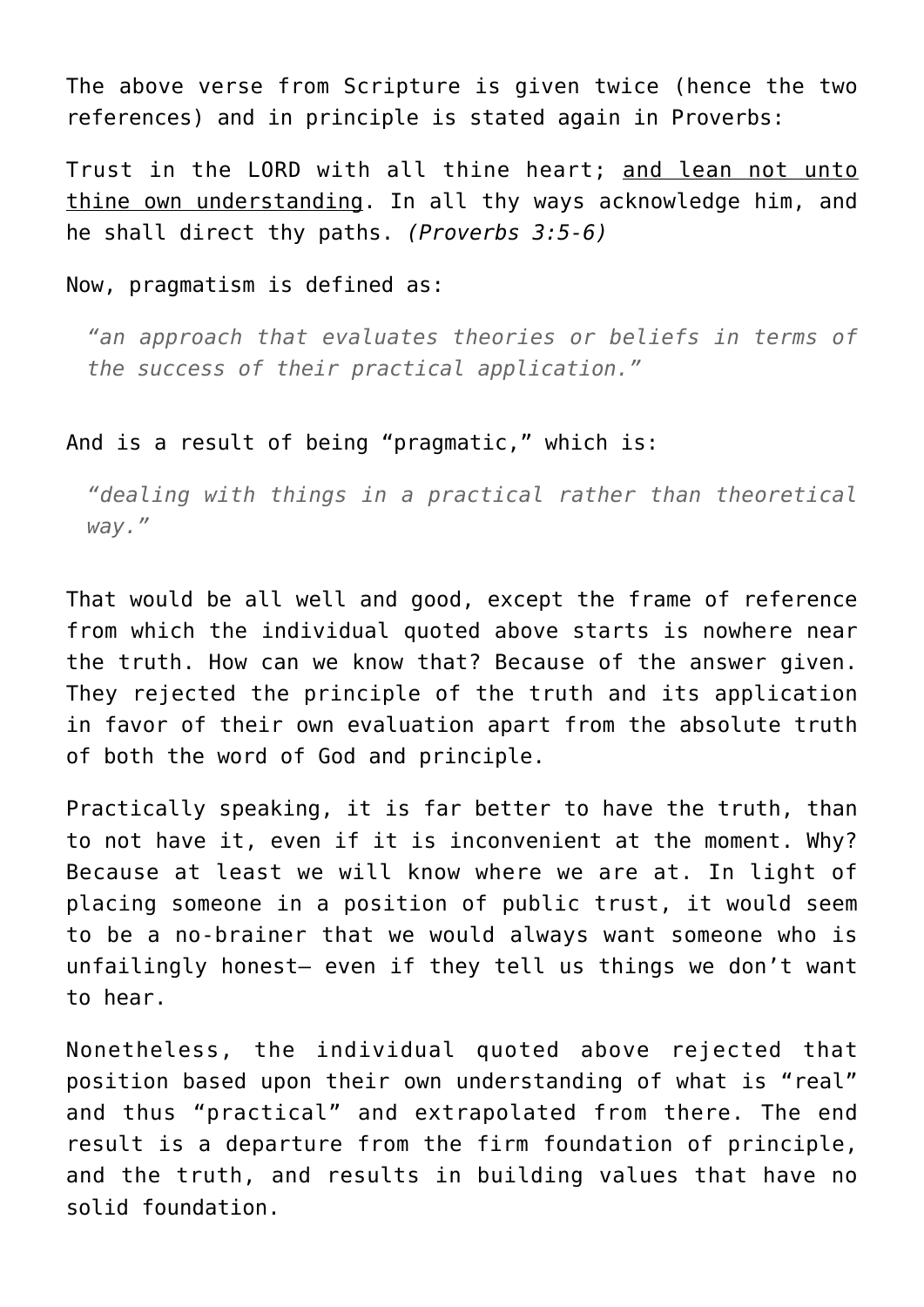There is a way that **seemeth** right, . . .

What this means is a failure to set aside our own perceptions and follow the proven path. Instead, we follow our perception thinking it to be right because we, based upon our experience, have determined that we do perceive rightly. It is very much like testing an instrument against itself. If the instrument is flawed, it will give a flawed reading every time. Testing it against itself only yields flawed readings set against other flawed readings. Hence, when the instrument is "adjusted," it is adjusted to be consistent, but yet still inaccurate. What it takes to become accurate is another instrument that is traceable and proven to be consistently accurate compared to the flawed instrument, and the flawed instrument adjusted accordingly.

When we reject principle, and do that which seems to be right, we walk the same path that Israel walked, and we do that which is right in our own eyes. As we can see by the Scripture, doing so brought judgement and yielded death to Israel. Even though they were warned, they did not believe the warning as they determined that they had the right way to proceed, and would not be swayed or persuaded from that path.

Now, it's not like we haven't been amply warned as well. Not only do we have the Scripture and its admonition about abandoning principle and following our own way; we have had leaders in the past who warned about this very thing. U.S. Representative James C. Greenwood of Pennsylvania gave the following in a debate some years ago over the issue of a high public official who lied about his activities in office:

*"Two quotes of relevance, my colleagues. Oliver Wendell Holmes said, "Sin has many tools, but the lie is the handle which fits them all.""*

*"Nearly a century ago, Theodore Roosevelt observed, "We can afford to differ on the currency, the tariff and foreign*